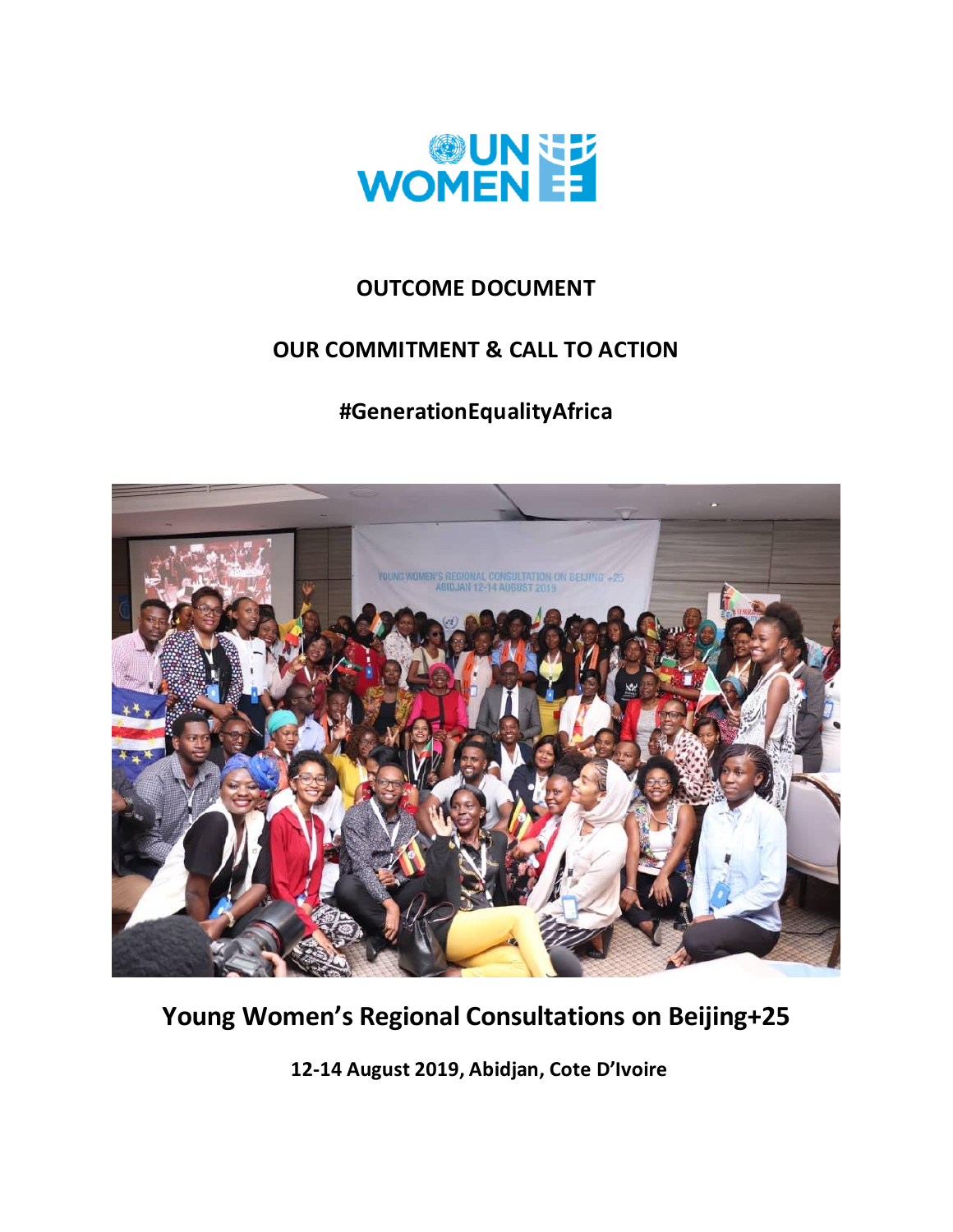#### **INTRODUCTION**

We, the 150 African young people, mostly young women, in our diversity, from across 24 countries representing all regions gathered on 12-14 August 2019 in Abidjan, Cote d'Ivoire for the young women's regional consultation on Beijing+25 on the theme "Generation Equality Africa".

We convened at this consultative meeting to review the progress made and challenges encountered in the implementation of the Beijing Declaration and Platform for Action (BPfA), 25 years after its adoption at the United Nations Fourth World Conference on Women in 1995, and generate recommendations for the future, to feed into the Africa Regional Beijing+25 consultations and review, led by the United Nations Economic Commission for Africa (UNECA) and UN Women, the 64th periodic session of the United Nations Commission on the Status of Women (CSW 64), the Generation Equality Forum being convened by UN Women in Mexico and France in 2020, and beyond.

We respect, recognize and value the commitment and inspiration of those who shaped our present with their past efforts, resulting in such profound global and regional instruments to advance gender equality, including the Convention on the Elimination of All Forms of Discrimination Against Women (CEDAW), the Protocol to the Charter on Human and People's Rights on Women's Rights in Africa (Maputo Protocol), the Solemn Declaration on Gender Equality and the African Youth Charter, among others.

These are the principles and objectives that are informing our commitment and call to action:

- Grounded on the perspective of young women and girls to advance gender equality and women and girls' rights informed by feminist values and intersectionality.
- Recognising that patriarchy as an underlying value system expressed in social norms, behaviour and laws must be dismantled in order to achieve gender equality.
- Recognising that young people are not just beneficiaries and vulnerable but active citizens with voice and agency.

#### **EMERGING ISSUES AND PRIORITIES FOR AFRICAN YOUNG WOMEN**

We identified the following as the critical and emerging issues for us as young African women and girls:

- *Shifting social norms*: transform the potential of progressive traditions, cultures and religions towards advancing gender equality, including by promoting male responsibility and accountability.
- *Naming is Norming and Language is Transformative*: demystify gender concepts and reclaim language that does not perpetuate domination, patriarchy, ageism and racism, nor undermine the work for which we seek progress on.
- *Persistent and new forms of violence against young women and girls* are fuelled by radicalisation, conservatism, militarisation, technology, and deep seated patriarchal practices which require multiple and multi layered interventions by different actors.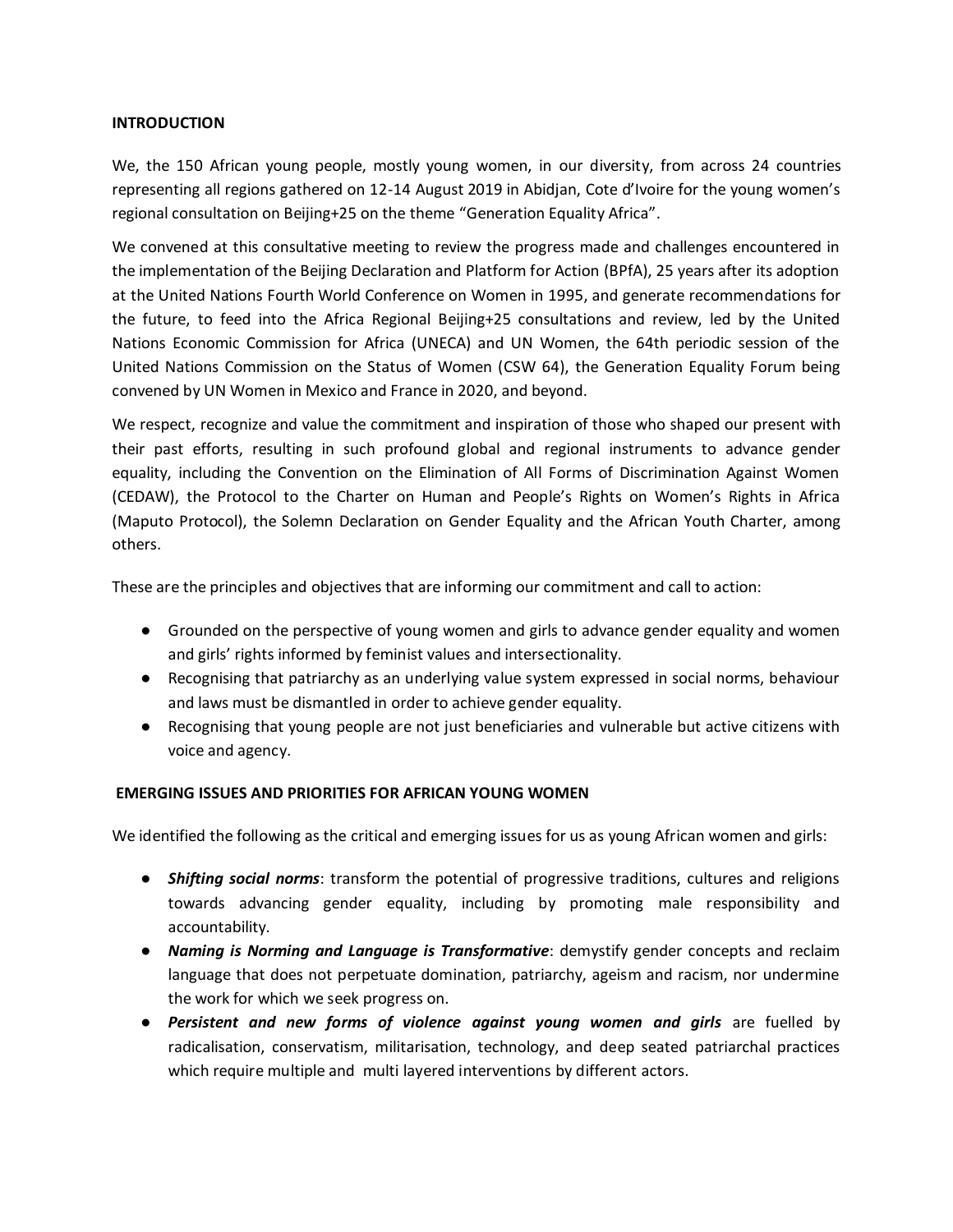- *Migration, displacement and human trafficking* mostly affect the human rights of young women and girls therefore, there is a need for accountability that protects our human right.
- *Young women, agriculture and climate justice:* it is critical that young women participate in agriculture as business opportunities and not just as subsistence and take opportunities for participation in the value chain of the economy. Increase investments in interventions that respond to the gendered impact of climate change.
- *Accessible, sustainable and adequate resources for advancing gender equality for young women:* this includes recognition of young women-led innovations and initiatives including philanthropy and volunteerism.

#### **COMMITMENTS AND INNOVATIONS OF YOUNG PEOPLE**

*Our Commitments: to* dismantle patriarchal cultural norms through our leadership by being role models in our own private and public lives so that we do not continue to disempower women and girls. Moreover, work collaboratively as young people of the continent, convening and sharing practices at all levels by redefining and owning the narrative of young African women.

*Our Innovations:* young women have been harnessing the power of digital and information technologies for empowerment and advocacy. We recognise our creativity for scaling up in all levels and sectors as we innovate with our hair, cuisines, dress and shoes for social economic and cultural empowerment of both women and girls. We also embrace and value arts, sports and storytelling that affirm young women's voice, agency and positive identity.

#### **OUR CALL TO ACTION**

*We recognise that achieving gender equality for African young women and girls is the shared responsibility of many stakeholders. Therefore, we demand that everyone takes responsibility, and that there should be no exceptions to the realization of fundamental human rights for women and girls based on religion, culture and any other value systems.*

#### To Governments:

- We call for implementation and accountability of laws and policies in relation to young women and girls in line with national and regional commitments.
- We call for immediate harmonisation of customary statutory laws.
- We demand an end to impunity in cases of violation of human rights.
- We demand that African resources (natural resources and budgets) to prioritise interventions and programmes that empower and secure the rights of young women and girls.
- We call on increased infrastructure and resources for technology especially in rural communities in order to bridge the digital and gender divide.
- We strongly recommend goverments to formulate, implement and enforce laws and policies that address technology-assisted violence against women and girls.